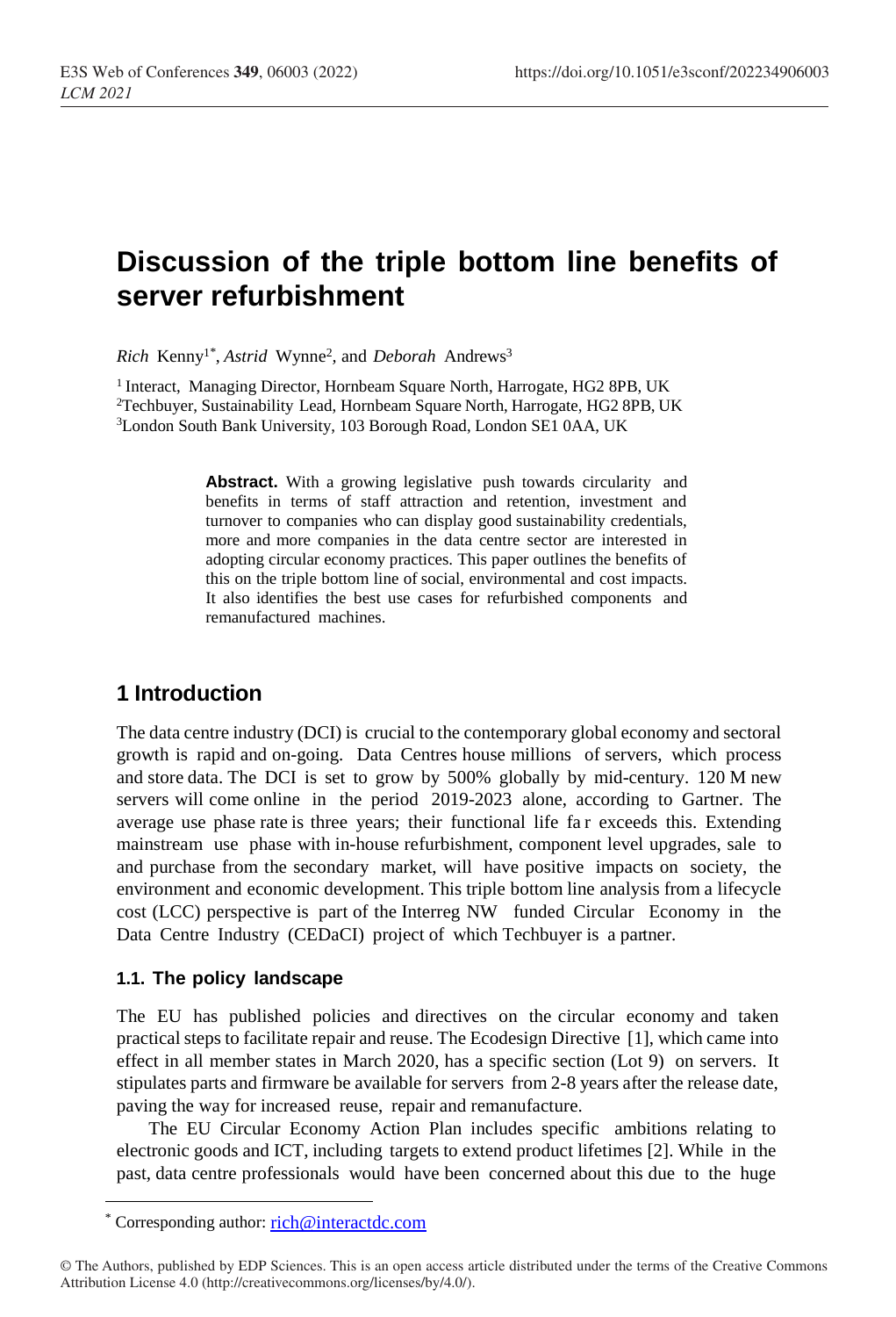efficiency gains with every successive generation of servers, recent evidence suggests that the slowdown in Moore's Law means that product lifetimes can be extended without a negative effect on energy efficiency. This will be discussed in detail below.

The UK published a Circular Economy Package policy statement in July 2020 [3], which outlined identifying towards an ambitious and credible long-term path for waste management and recycling. This was followed in September by the more sector-relevant Greening government: ICT and digital services strategy 2020-2025, which included commitments towards zero-to-landfill on electronic waste and a percentage increase in refurbished or remanufactured goods in the public sector IT estate [4]. The UK Government has also made a commitment towards Right to Repair legislation for consumer goods. If adopted, this paves the way for business related legislation more in line with the EU Ecodesign Directive.

#### **1.2 Industry attitudes towards Circular Economy and product life extension**

The European Data Centre sector has made advances towards more circularity with initiatives like the Climate Neutral Data Centre Pact. This consortium of data centre operators and trade associations has a commitment to the reuse and repair of servers as one of its five pillars [5].

Hyperscale data centres like Google, Amazon Web Services and Microsoft are also publicising models for successful circular economy practice through refurbishment and remanufacture of servers, sales to the secondary hardware market increasing focus on scope 3 emissions as part of carbon neutrality. This sector-level awareness of circular practice means there is increasing demand on smaller organisations to follow suit.

Indeed, manufacturers have been running remanufacturing departments for a number of years: Cisco has "Cisco Refresh"; Dell has "Dell Refurbished"; HP has "HP Renew". They are beginning to expand this remanufacturing capability, working with the public and private sector to reduce waste by directing products into refurbishment and recycling centres for reprocessing. Much of this relies on partnerships with refurbishment specialists, which is helping to bring the practice into the mainstream and increase public awareness.

# **2 The triple bottom line impact of product life extension**

The triple bottom line outlines the three pillars against which a sustainable business should aim to create value: social, environmental, and economic [6]. With this in mind, the costs, and benefits of refurbished equipment are worth outlining.

#### **2.1 The Social Benefits**

Manufacturers in the electronics sector have been aware of potential human risks in the supply chain for some time. Many carry out due diligence on their supply chain using frameworks like the Responsible Business Alliance. However, obtaining an accurate picture of working conditions in the supply chain is extremely challenging given the complexity and geographical spread involved.

Server manufacturers work as server assemblers because many of the component parts such as CPUs and memory are made by a limited number of specialist suppliers in China. The supply chain is complex with numerous vendors fulfilling bulk component orders in fluctuating numbers. This means it is difficult to understand which item came from which original company.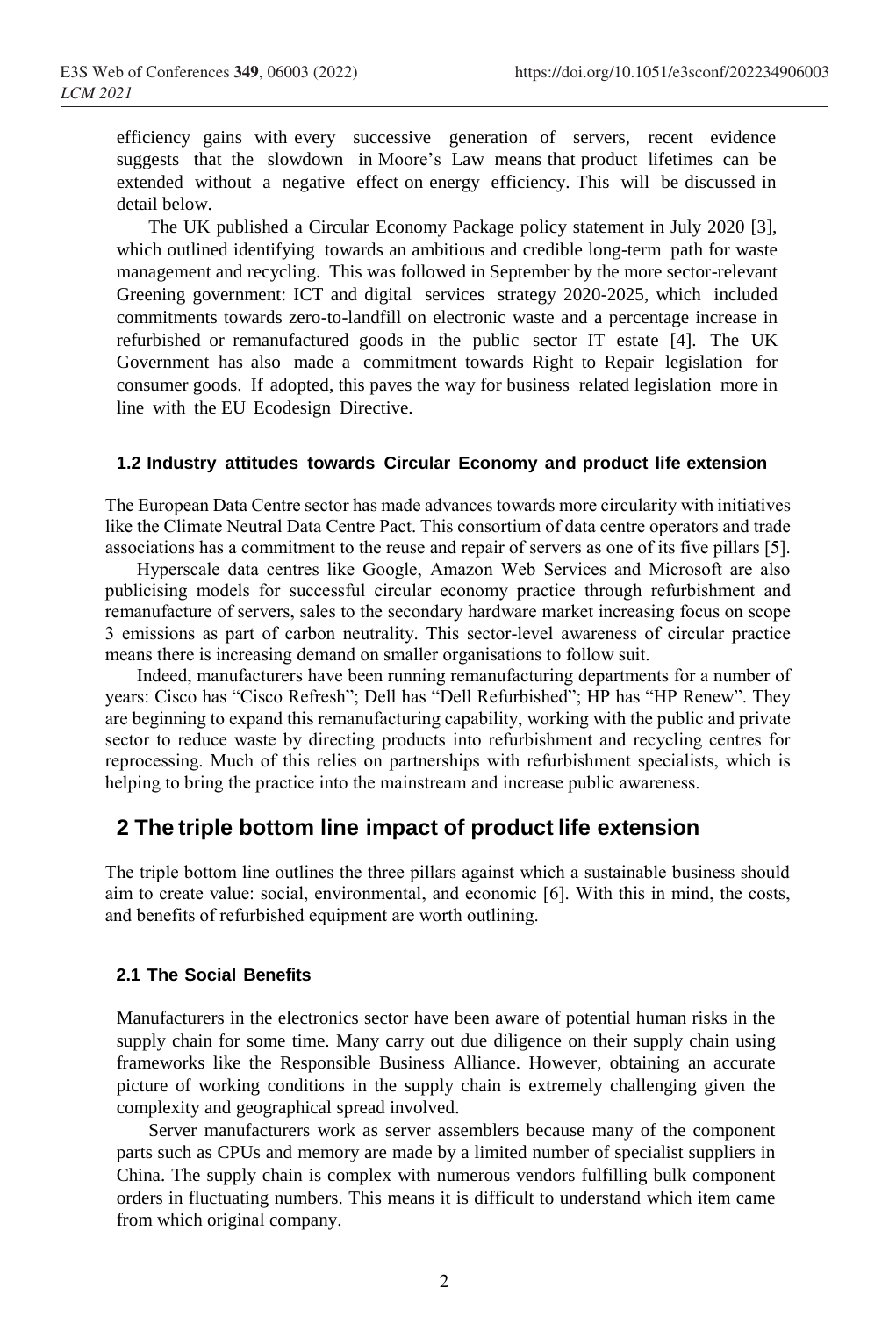In contrast, remanufacturing and recycling are relatively high-value job propositions and growth sectors, particularly in the European Union (EU). Health and Safety regulations mean that environmental pollution is eliminated when processing the material, meaning no risk to employees.

Further down the supply chain, some of the raw materials come from conflict zones in the developing world. The EU has a policy of conflict minerals [7], but accessing the mines and auditing conditions is difficult, especially as component factories and mines fall outside of the jurisdiction that governs the manufacturers, meaning there is no legal requirement to report. However, there are outstanding legal challenges lodged against the mining practices and societal impact in the supply chains of large Information Communication Technology (ICT) manufacturers [8].

There are similar challenges in managing risk at end-of-life. There are no accurate data on the amount of electronic waste that is recycled because tracking is difficult. Much of it ends up in the developing world, where risks to human health are high because rudimentary technology is used. Extending the use phase on electronics has benefits both on preventing this short term and buying time for better processes to be developed globally.

Increased use of refurbished and remanufactured equipment also has benefits for high-value job creation. The refurbishment process is clean, safe and requires a high level of knowledge and skill. According to a 2019 Deloitte report, ICT aftermarkets were worth at least \$46 billion USD in Europe and employed more than 220,000 people in 2015 [9], and this number is set to grow.

## **2.2 The environmental benefits of extending lifecycles**

"Towards Zero Carbon" announcements have been highly publicised within the sector over recent years. Product life extension contributes by reducing emissions associated with mining, transport, manufacturing, and destruction at end-of-life. It also impacts on other important issues such as material shortages and destruction of the natural ecosystem. Of the 30 "Critical Raw Materials" (CRM) identified by the EU as a combination of "raw materials of high importance to the EU economy and of high risk associated with their supply" [10], 23 exist in data centre IT hardware. Stores of these materials are extremely stressed; some are predicted to run out within decades unless alternative sources are found. The seabed has been suggested as one such alternative [11], but this comes with significant implications on subsea biodiversity.

End-of-life material recovery reduces the need to mine and process new materials. However, in 2015 Joint Research Council informed policy makers that current recycling technologies are unable to recover 100% of the materials within the servers and that CRMs are amongst the most difficult to retrieve [12]. Many recycling technologies rely on shredding and melting (which have their own energy and emissions costs). Although new techniques are in development such as bioleaching and pyrolysis, these are in their nascent stages. Finally, material recovery leads to a manufacturing process also involving energy usage and emissions, which means that reuse, refurbishment, and repair are higher up the value chain in terms of environmentally friendly practice [13].

A 2018 report by the Rochester Institute of Technology found that remanufacturing and comprehensive refurbishment delivered a range of environmental benefits [14].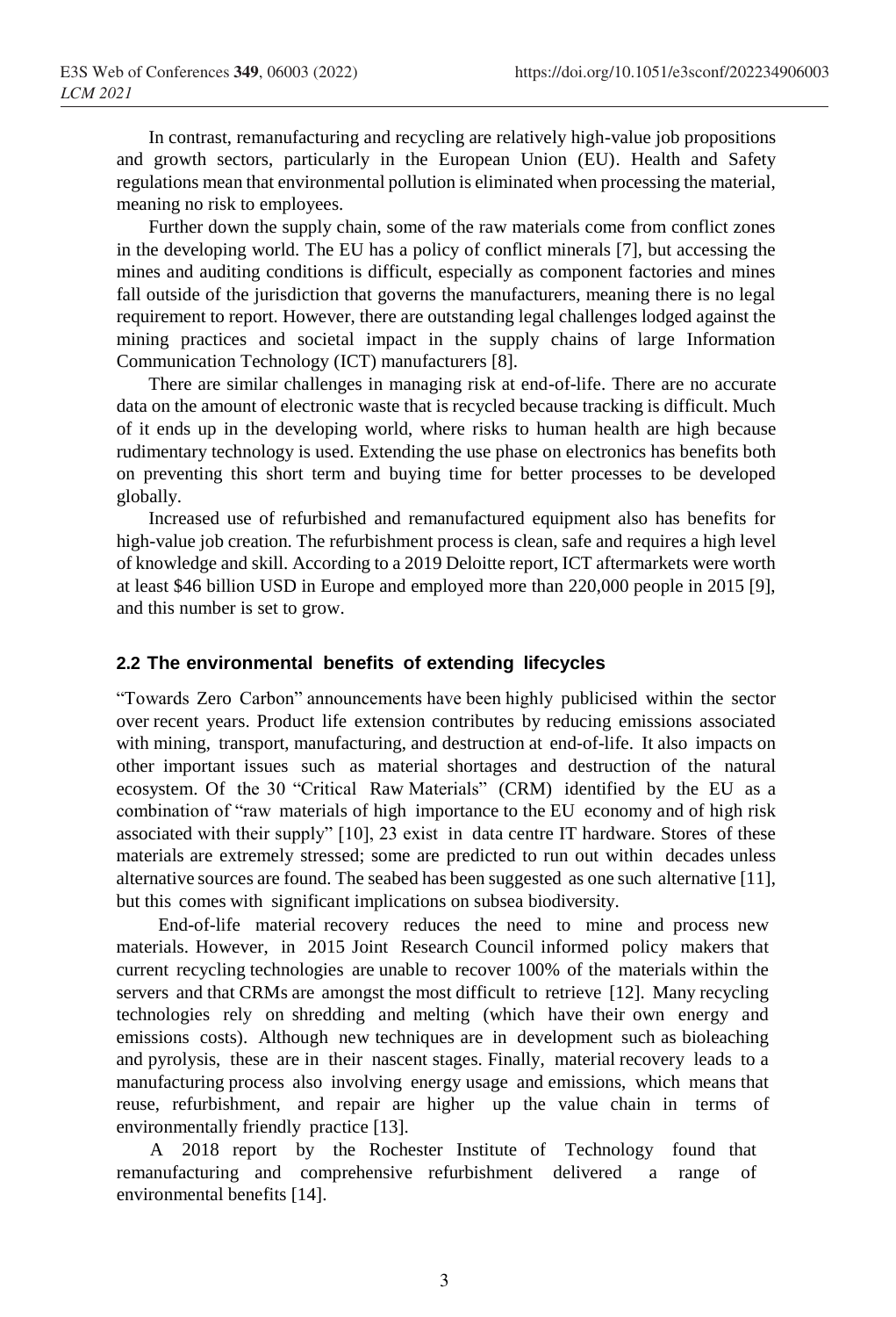Compared to brand-new options, it can reduce greenhouse gas emissions by 79-99%, cut raw-material requirements by 82-99%, and result in 69%-85% less energy use.

## **2.3 The economic benefits of extending lifecycles**

#### *2.3.1 Purchase costs*

The costs of refurbished and remanufactured servers are considerably lower than their brand-new counterparts [new currently being Generation (Gen) 10 for HPE and 15 for Dell]. While basic configurations can be closer in price, any configured variants will be considerably more expensive. For example, the latest generation with a single CPU and low-GB RAM will have a smaller gap in pricing between new and refurbished versions.

However, increasing the power with additional CPUs and RAM will be significantly more expensive with new components than refurbished.

Based on Techbuyer's industry experience, the cost of new equipment for servers is often as high as 50-80% more than the refurbished condition even after three years. When a generation moves to end-of-life, or a newer generation comes out, the remaining OEM stock will be sold at reduced prices but still for more than refurbished equivalents.

It is worth noting that when a new generation is released there may not be available supply of refurbished for around 12-18 months as businesses will generally hold the asset longer than 12 months before updating or refreshing.

#### *2.3.2 Performance differences and energy costs*

Ground-breaking research by Bashroush et al. found no significant difference in performance between refurbished and new models of servers or components, despite the significant price differentials [15]. Moreover, it also shows how the slowdown of increased efficiencies affects server trends. In broad terms, CPUs are no longer doubling in performance every two years. Energy efficiency is tailing off at maximum usage and degrading at idle, where they spend a significant amount of time in real life situations.



**Fig. 1.** Impact of CPU lithography on performance and idle power (n = number of servers/time frame)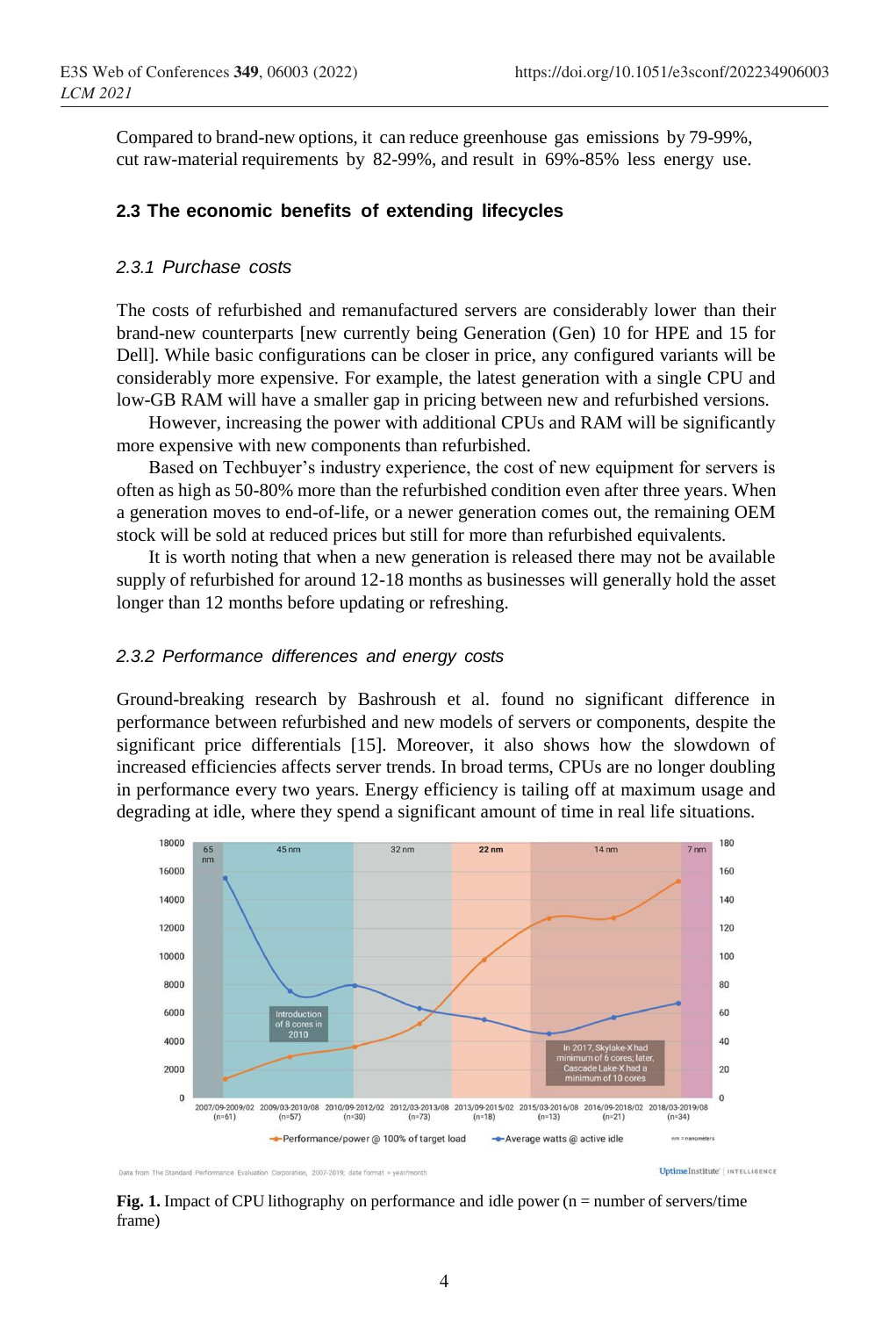Figure 1 shows this, with the orange line tracking performance divided by power at maximum usage over time and the blue line showing the trend for CPUs in low power mode.

Prior to 2015, each successive generation of server was more energy efficient, so cost savings on energy bills were significant. With this no longer being the case, the operational cost benefit of new versus refurbished has decreased. It now makes financial sense to consider refurbished and remanufactured machines as part of an upgrade process especially in use cases, which do not push the CPU to maximum capacity.

Reliability is also comparable between the two options, as the refurbishment process removes the parts that are most susceptible to failure, such as power supplies, fans and hard drives. This reliability can be further backed up by offering a three-year warranty on refurbished goods, to match the manufacturers' original warranty.

### *2.3.3 Lifecycle costs*

With the above information, Bashroush et al. have identified the payback point of replacing different older generations with new equipment and the immediate past generation. They find it makes sense to replace six-year-old servers with newer refurbished equipment (delivering a return on investment within four years) but not with new (which would take 5-8 years). This gives data centres the option of buying the refurbished previous generation, which in the case of the LCC analysis is a Gen9 HPE server.

At the time of writing, prices for a refurbished previous-generation server at a higher specification are roughly half those of a refurbished current-generation option with a base specification. For example, a dual-CPU 64GB RAM Gen9 server can produce roughly 2.5x the performance of a Gen10 low-specification equivalent and at half the price

# *2.3.4 Buying decisions and product life extension*

The main buying decisions come down to rack density, available space, and utilisation rate of the hardware. Looking at the CPU trends in figure 1, choice of generation depends on the level of utilisation of the servers. If the utilisation rate is below 60% then previousgeneration refurbished equipment usually offers the best cost-benefit balance. Servers with component-level upgrades are also a good option. Where utilisation or CPU demands are higher than normal, current-generation servers will be best. In each case, refurbished options will have the best return on investment in a cost-for-performance model.

The business case for brand new mainly applies to cases where top-end performance is required but refurbished options are unavailable. This is relatively rare, yet the predominant purchasing approach is to favour new equipment from the manufacturer without considering the cost related to operational energy and purchase price. Given the evidence above, it seems sensible both environmentally and economically for this approach to change, and for data centres to examine their buying choices more closely and consider extending the life of their current assets.

### *2.3.5 End-of-life cost recovery*

Suppliers of new and refurbished equipment offer a three-year warranty. However, this is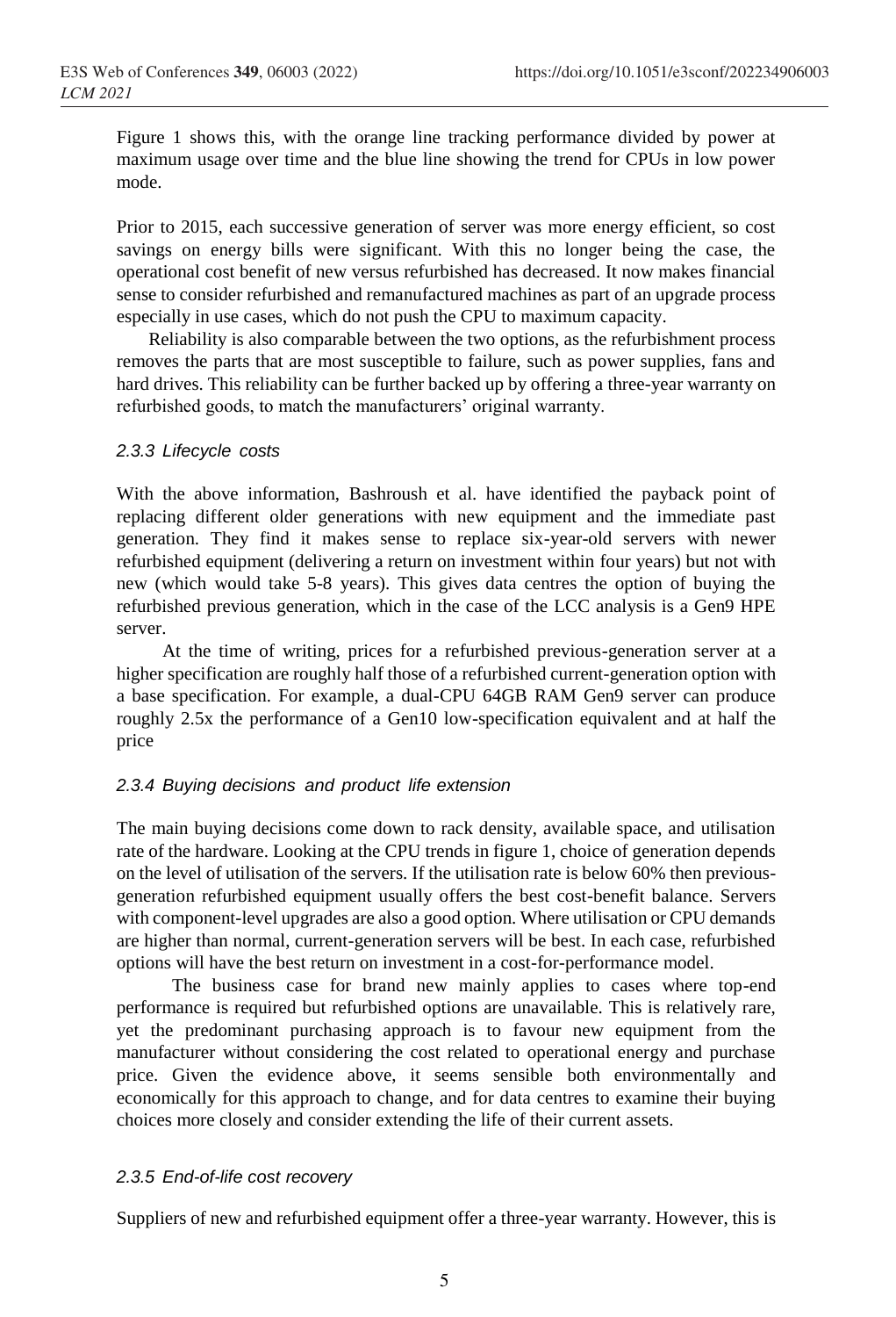an economic lifecycle rather than a technical one as performance does not degrade. Selling the equipment to a refurbishment specialist or IT Asset Disposition Company (ITAD) will generate higher returns than selling for scrap or destruction. This is because prices for scrap are based on weight and most of the value lies in the CPU and system board.

According to Techbuyer analysis, the value of a fully populated Gen10 server will be around £24 and around £26 for the fully populated Gen9 (interestingly, the variability in price is due to a heavier system board in the previous generations). At time of writing, selling to an ITAD would generate more than £100 for the Gen10 and £50 for the Gen9, including the secure data sanitisation of the assets.

# **3 Conclusion**

Sustainability is becoming a core business concern for an increasing number of organisations wishing to attract investment, supply the public sector and attract both new recruits and customers. Choice on the use of refurbished IT hardware in the data centre has noticeable social, environmental, and cost benefits. Whereas data-centre managers would previously have had to balance this against reduced energy consumption achieved with regular refreshes with new hardware, the slowdown in Moore's Law means this is no longer the case. With the correct analysis and understanding, IT procurement that includes refurbished hardware and sale to recyclers and refurbishment specialists neatly satisfies the triple bottom line.

# **References**

1. European Commission. *About the energy label and ecodesign*. (2021). URL: [https://ec.europa.eu/info/energy-climate-change-environment/standards-tools](https://ec.europa.eu/info/energy-climate-change-environment/standards-tools-and-labels/products-labelling-rules-and-requirements/energy-label-and-ecodesign/about_en)[and-](https://ec.europa.eu/info/energy-climate-change-environment/standards-tools-and-labels/products-labelling-rules-and-requirements/energy-label-and-ecodesign/about_en)

[labels/products-labelling-rules-and-requirements/energy-label-and](https://ec.europa.eu/info/energy-climate-change-environment/standards-tools-and-labels/products-labelling-rules-and-requirements/energy-label-and-ecodesign/about_en)[ecodesign/about\\_en](https://ec.europa.eu/info/energy-climate-change-environment/standards-tools-and-labels/products-labelling-rules-and-requirements/energy-label-and-ecodesign/about_en)

- 2. European Commission. *Circular economy action plan.* (2021). URL: [https://ec.europa.eu/environment/strategy/circular-economy-action](https://ec.europa.eu/environment/strategy/circular-economy-action-plan_en)[plan\\_en](https://ec.europa.eu/environment/strategy/circular-economy-action-plan_en)
- 3. Department for Environment, Food and Rural Affairs (DEFRA), the Department of Agriculture, Environment and Rural Affairs (DAERA), the Welsh Government, and the Scottish Government. *Circular Economy Package policy statement*. (2020). URL: [https://www.gov.uk/government/publications/circular](https://www.gov.uk/government/publications/circular-economy-package-policy-statement/circular-economy-package-policy-statement)[economy-package-policy-](https://www.gov.uk/government/publications/circular-economy-package-policy-statement/circular-economy-package-policy-statement)

[statement/circular-economy-package-policy-statement](https://www.gov.uk/government/publications/circular-economy-package-policy-statement/circular-economy-package-policy-statement)

- 4. Department for Environment, Food and Rural Affairs (DEFRA). Greening government: ICT and digital services strategy 2020 to 2025. (2020). [Online]. URL: [https://www.gov.uk/government/publications/greening-government-ict-and](https://www.gov.uk/government/publications/greening-government-ict-and-digital-services-strategy-2020-2025)[digital-](https://www.gov.uk/government/publications/greening-government-ict-and-digital-services-strategy-2020-2025) [services-strategy-2020-2025](https://www.gov.uk/government/publications/greening-government-ict-and-digital-services-strategy-2020-2025)
- 5. Climate Neutral Data Centre Pact. *Homepage*. (2020). OnlineURL: <https://www.climateneutraldatacentre.net/>